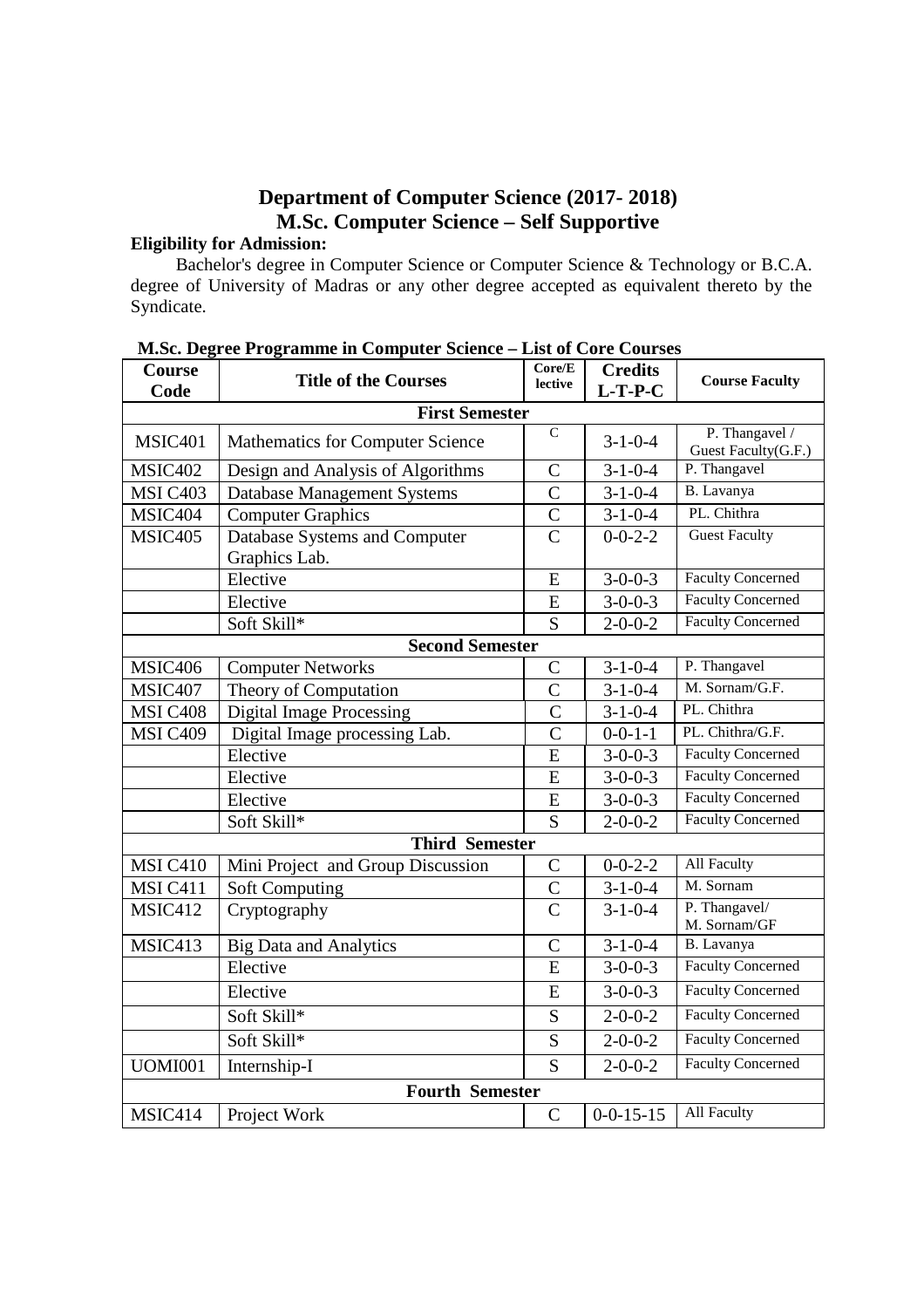| <b>Course</b><br>Code | <b>Title of the Courses</b>                    | Electiv<br>e | <b>Credits</b><br>$L-T-P-C$ | <b>Course Faculty</b>   |
|-----------------------|------------------------------------------------|--------------|-----------------------------|-------------------------|
| <b>MSIE401</b>        | Programming in Java and Web<br>Technology      | C            | $2 - 1 - 1 - 4$             | Guest Faculty<br>(G.F.) |
| MSIE402               | Microprocessors and Embedded<br><b>Systems</b> | E            | $3 - 0 - 0 - 3$             | S. Gopinathan           |
| MSIE403               | Data Mining and Data Warehousing               | E            | $3 - 1 - 0 - 4$             | <b>B.Lavanya</b>        |
| <b>MSIE404</b>        | Software Engineering                           | E            | $3 - 1 - 0 - 4$             | S.Gopinathan            |
| <b>MSIE326</b>        | Mathematics for Computer Science               | E            | $3 - 1 - 0 - 4$             | P. Thangavel            |

Additional list of Elective courses for M.C.A. and M.Sc. Computer Science:

# **Detailed Course Contents**

| MSIC401 | Mathematics for Computer Science |  |  | $ 3 1 0 4 $ P. Thangavel/ G.F. |
|---------|----------------------------------|--|--|--------------------------------|
| MSIE326 |                                  |  |  |                                |

Unit I: Set theory: Operations on sets – Basic set identities – Relations and orderings – Functions.

Unit II: Linear algebra: Linear vector spaces - Linear operators – vectors in n-dimensions – matrix representation of vectors and operators in a basis – linear independence, dimension – inner product – Schwarz inequality – Orthonormal basis – Gram-Schmidth process – Eigenvalues and eigenfunctions of operators/matrices –– Cayley Hamilton theorem – Eigen basis, Diagonalizing matrix – Quadratic forms – Complex matrices and forms- Hermitian and Unitary operators/matrices.

Unit III: Sturm-Liouville theory and Laplace transforms: Second order linear differential equations – Strum-Liouville theory – Orthogonality of eigenfunctions – Illustration with Legendre, Laguerre, Hermite, Chebyshev differential equations - expansion of polynomials – Laplace Transforms – Solution of linear differential equations with constant coefficients- – Unit step function and Dirac delta function.

Unit IV: Fourier Integrals and Transforms: Fourier series - Fourier integral – Fourier sine and cosine transforms – Fourier transform- convolution theorem - Discrete Fourier transform and Fast Fourier transform.

Text Books:

- [1] B Kolman, R C Busby, and S<sup>\*</sup> C Ross, *Discrete Mathematical Structures*, 6<sup>th</sup> Edition (Pearson Prentice*-*Hall, New Delhi, 2009).
- [2] E Kreyszig, *Advanced Engineering Mathematics*,  $10^{th}$  Edition (Wiley, NY, 2011).
- [3] M D Greenberg, *Advanced Engineering Mathematics*, 2<sup>nd</sup> Edition, International Edition (Prentice-Hall International, NJ, 1998; Pearson Education Asia, New Delhi, 2002).
- [4] J P Tremblay and R Manohar, *Discrete Mathematical Structures with Applications to Computer Science,* International Edition (McGraw*-*Hill, Singapore, 1987; Tata McGraw*-*Hill, New Delhi, 1997).

#### **Books for Reference:**

[1] E R Scheinerman, *Mathematics*: *A Discrete Introduction* (Brooks/Cole/Thomson Asia, Singapore,  $2001$ ).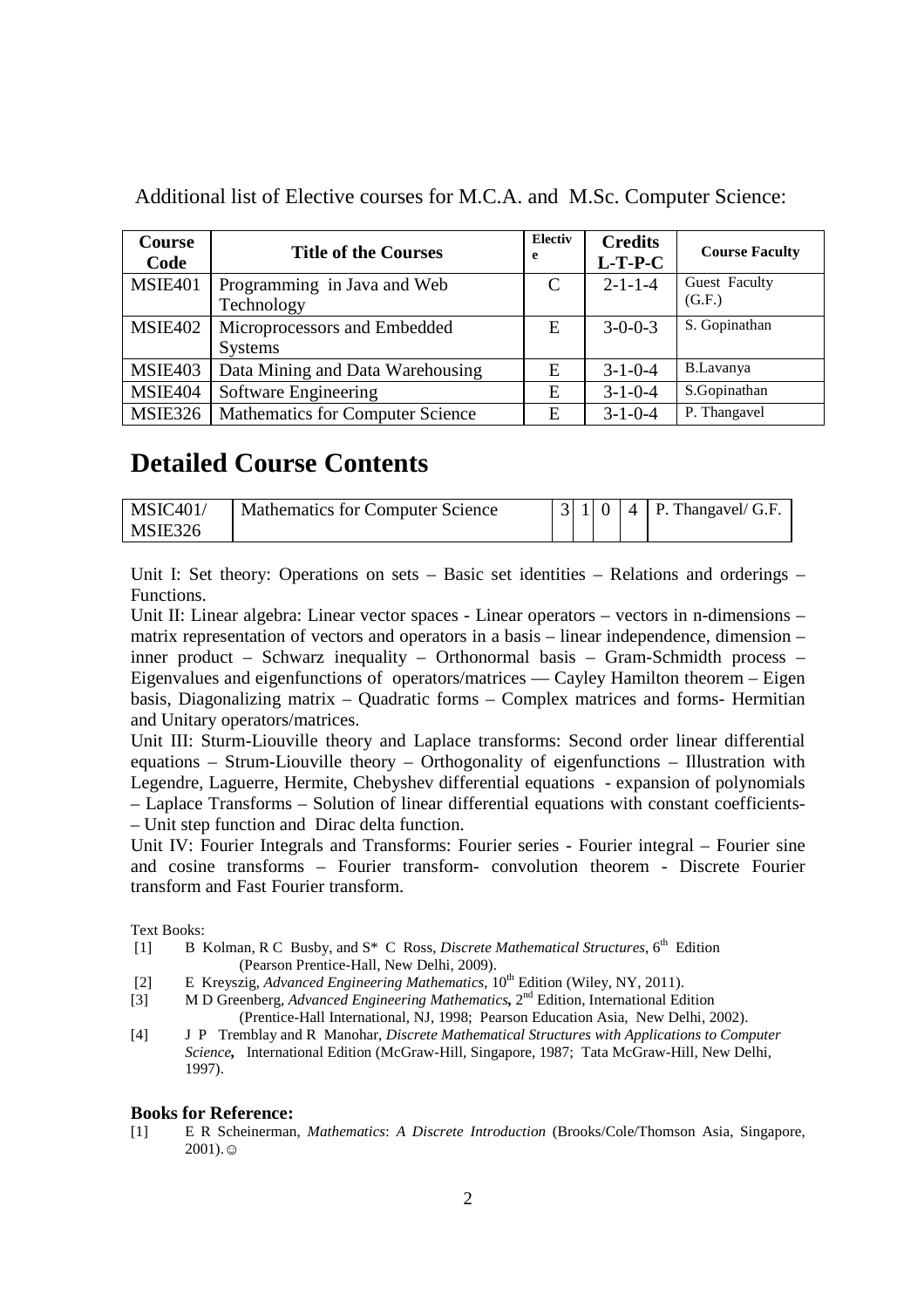- [2] S Lipschutz, M L Lipson, and V\* H Patil, *Discrete Mathematics*, 2nd Edition (Tata McGraw-Hill, New Delhi, 2006).<br>
L A Pipes and L R Harvill, *Applied Mathematics*
- [3] L A Pipes and L R Harvill, *Applied Mathematics for Engineers and Physicists,* 3rd Edition. (McGraw*-*Hill, NY, 1971).

| MSI C402 Design and Analysis of Algorithms $ 3 1 0 4 $ M. Sornam |  |  |  |
|------------------------------------------------------------------|--|--|--|
|                                                                  |  |  |  |

UNIT I: Introduction: Algorithm, Pseudo code for expressing algorithms, Performance Analysis-Space complexity, Time complexity, Asymptotic Notation- Big oh notation, Omega notation, Theta notation and Little oh notation, Probabilistic analysis, Amortized analysis.

UNIT II: Disjoint Sets- disjoint set operations, union and find algorithms, spanning trees, connected components and biconnected components. Divide and conquer: General method , applications - Binary search, Quick sort, Merge sort, Strassen's matrix multiplication. UNIT III: Greedy method: General method, applications-Job sequencing with deadlines, 0/1 knapsack problem, Minimum cost spanning trees, Single source shortest path problem. Dynamic Programming: General method, applications-Matrix chain multiplication, Optimal binary search trees, 0/1 knapsack problem, All pairs shortest path problem, Travelling sales person problem, Reliability design.

UNIT IV: Backtracking: General method, applications-n-queen problem, sum of subsets problem, graph coloring, Hamiltonian cycles. Branch and Bound: General method, applications - Travelling sales person problem, 0/1 knapsack problem- LC Branch and Bound solution, FIFO Branch and Bound solution. NP-Hard and NP-Complete problems: Basic concepts, non deterministic algorithms, NP - Hard and NP Complete classes, Cook's theorem.

### **TEXT BOOK:**

1. Ellis Horowitz, Sartaj Sahni, S. Rajasekaran, "Fundamentals of Computer Algorithms", Second Edition, University Press, 2008.

### **REFERENCES:**

1. Thomas H.Cormen, Charles E.Leiserson, Ronald L. Rivest and Clifford Stein, "Introduction to Algorithms", Third Edition, PHI Learning Private Limited, 2012.

2. Alfred V. Aho, John E. Hopcroft and Jeffrey D. Ullman, "Data Structures and Algorithms", Pearson Education, Reprint 2006.

3. Donald E. Knuth, "The Art of Computer Programming", Volumes 1 & 3 Pearson Education, 2009.

4. Steven S. Skiena, "The Algorithm Design Manual", Second Edition, Springer, 2008.

| MSIC403   Database Management Systems |  |  | $ 3 1 0 4 B$ . Lavanya |
|---------------------------------------|--|--|------------------------|

 UNIT I: Introduction to File and Database systems- Database system structure – Data Models – Introduction to Network and Hierarchical Models – Relational Model – Relational Algebra and Calculus. E-R model – diagram, generalization, specialization- Data base design - Informal design guidelines for relational schemas; functional dependencies; normal forms based on primary keys, general definitions of 2nd and 3rd normal forms; Boyce-codd normalforms.,4NF,5NF .

UNIT II: SQL – Data definition- Queries in SQL- Updates- Views – Integrity and Security – Relational Database design – Record storage and Primary file organization- Secondary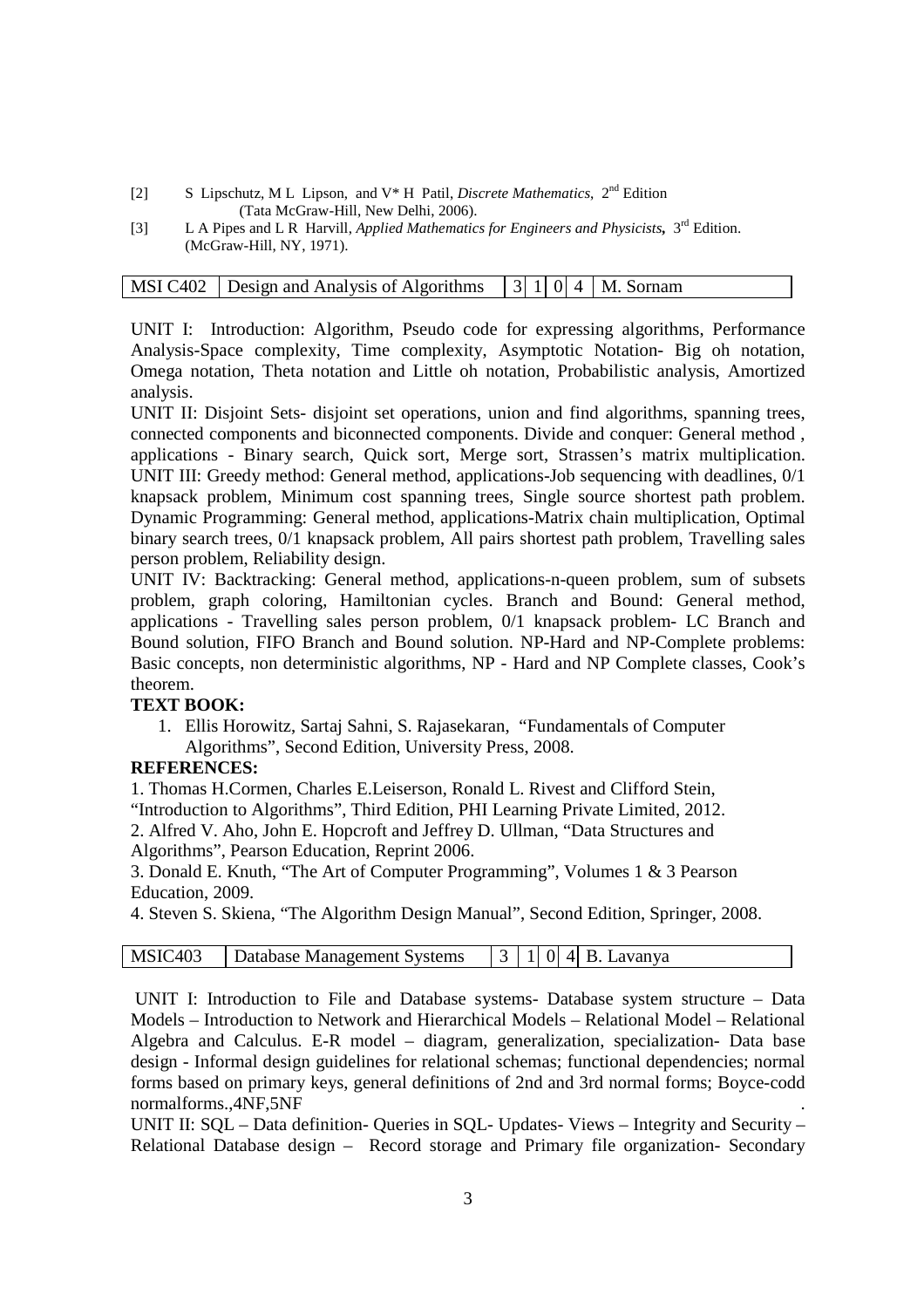storage Devices- Operations on Files- Heap File- Sorted Files- Hashing Techniques – Index Structure for files –Different types of Indexes- B-Tree - B+Tree .

UNIT III : Query processing- query optimization - Transaction Processing – Introduction-Need for Concurrency control- Desirable properties of Transaction- Schedule and Recoverability- Serializability and Schedules – Concurrency Control – Types of Locks- Two Phases locking- Deadlock- Time stamp based concurrency control .

UNIT IV: Recovery Techniques – Concepts- Immediate Update- Deferred Update - Shadow Paging- advanced recovery techniques - concepts of Database System Architectures: Centralized and Client-Server Architectures – Server System Architectures – Parallel Systems- Distributed Systems – Parallel Databases- case studies and their analysis and design.

TEXT BOOKS

1.Abraham Silberschatz, Henry F. Korth and S. Sudarshan- "Database System Concepts", Fourth Edition, McGraw-Hill, 2002.

**REFERENCES** 

1.Ramez Elmasri and Shamkant B. Navathe, "Fundamental Database Systems", Third Edition, Pearson Education, 2003.

2.Raghu Ramakrishnan, "Database Management System", Tata McGraw-Hill Publishing Company, 2003.

3.Hector Garcia–Molina, Jeffrey D.Ullman and Jennifer Widom- "Database System Implementation"- Pearson Education- 2000.

4.Peter Rob and Corlos Coronel- "Database System, Design, Implementation and Management", Thompson Learning Course Technology- Fifth edition, 2003.

| <b>Chithra</b><br>۔404<br><b>MSIC</b><br>DI<br>$\Lambda$ .<br>ΩI<br>Computer Graphics |
|---------------------------------------------------------------------------------------|
|---------------------------------------------------------------------------------------|

UNIT – I: Overview of Computer Graphics system - Video Display Devices-Raster Scan and Random Scan Systems - Input device - Hard Copy devices - Graphics Software. Output Primitives : Line Drawing Algorithm - Circle Generation Algorithm - Character Generation Algorithm - Gray Scale Levels-Polygon filling.

 UNIT – II: Two-Dimensional Transform - Basic Transformation - Composite Transformation – Translation – Rotation - Scaling-Reflections – Sheering - 2Dimentional view : Window–to-View port Coordinate Transformation - Clipping Operations - Point-Line –Polygon – Text –Curve – GUI.

UNIT – III: 3-D Geometric Transformations – 3D – Viewing – Projection Animation - 3D-Object representations-Polygons, curved lines and surfaces, Quadric surfaces, super quadrics.

UNIT –IV:– Spline representations –Interpolation- cubic splines-Bezier curves- B-Spline curves – Blobby Objects -octrees –BSP trees- Visible surface detection methods- Basic illumination models.

Text Book:

1.D. Hearn and M.P. Baker, Computer Graphics,  $4<sup>th</sup>$  edn., PH 2011.

Reference books:

1.W. Neuman and R.F. Sproull, " Principles of Interactive Computer Graphics, TMH, 1979.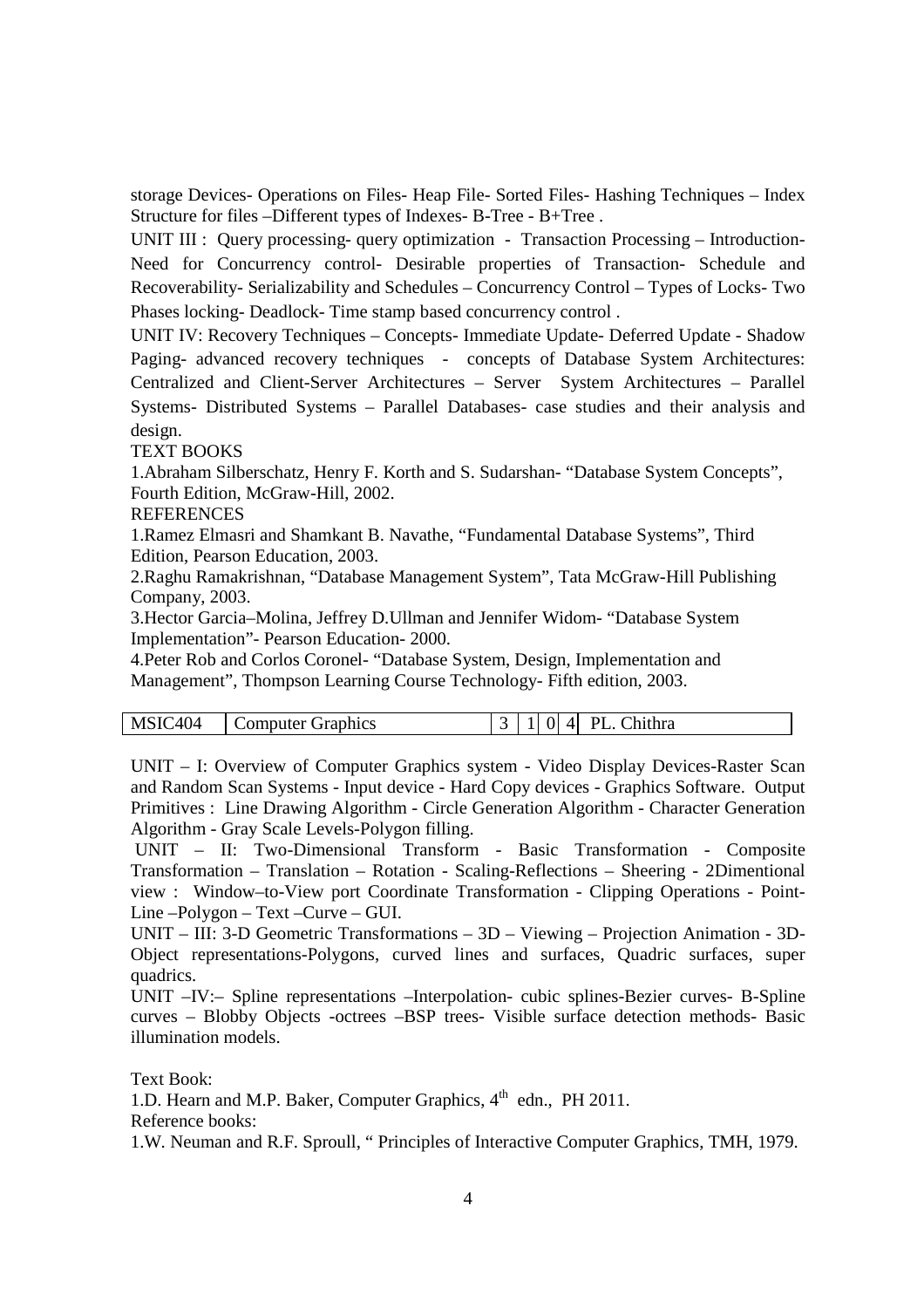| MSIC405 Database Systems |  |  |  | and Computer $ 0 0 2 2 $ Guest Lecturer |
|--------------------------|--|--|--|-----------------------------------------|
| Graphics Lab.            |  |  |  |                                         |

DBMS Lab: Design of scientific calculator with memory- student information system employee payroll system - inventory control system - railway reservation/ cancellation system - airline ticket and its operations - hospital management system - library management system - bank loan operational system. Graphics Lab.: Different Fills Style and draw the different simple figures - Using different fonts and display different messages - Draw a line using DDA (digital differential analyzer algorithm) - Draw a line using Bresenham's line drawing algorithm - Draw a circle and ellipse using bresenham's algorithm - Generate a character using line drawing algorithm and bit map method - Using 2D technique Draw the following: Translation, Rotation, Scaling, Sheering, Reflection(miring object) - Using clipping algorithm draw the following Line and Polygon-Using color techniques draw the following:HSV to RGB , RGB to HSV

|  | MSIC406 Computer Networks |  |  |  |  | $\vert 3 \vert 1 \vert 0 \vert 4 \vert$ P. Thangavel |
|--|---------------------------|--|--|--|--|------------------------------------------------------|
|--|---------------------------|--|--|--|--|------------------------------------------------------|

Unit I: Introduction - Uses of networks - Network Architectures - OSI reference model and services – Example Networks - Physical layer - Transmission media - Guided and wireless – Digital Modulation and multiplexing – Public switched Telephone network.

Unit –II: Data link layer Design issues - error detection and correction - elementary data link protocols - sliding window protocols - Packet over SONET- ADSL. MAC sublayer protocols.

Unit-III: Network layer-design issues – Routing and congestion control algorithms, Quality of service, internetworking - Network layer in the INTERNET.

Unit IV: Transport layer – transport service - Connection management - Addressing, Establishing & Releasing a connection, Timer based Connection Management, Multiplexing, Crash Recovery, Internet transport protocol TCP, Network securitycryptography.

Text book: A. S. Tanenbaum, and D.J. Wetherall, 2012, Computer Networks, 5<sup>th</sup> Edition. -Pearson Education, Indian edition.

#### Reference Books

- (i) B. Forouzan, 1998, Introduction to Data Communications in Networking, Tata McGraw Hill, New Delhi.
- (ii) F. Halsall, 1995, Data Communications, Computer Networks and Open Systems, Addison Wessley.
- (iii)D. Bertsekas and R. Gallagher, 1992, Data Networks, Prentice hall of India, New Delhi.
- (iv)Lamarca, 2002, Communication Networks, Tata McGraw Hill, New Delhi.

| MSIC407 Theory of Computation                                                                 |  | $ 3 1 0 4 $ M.Sornam |  |
|-----------------------------------------------------------------------------------------------|--|----------------------|--|
| UNIT I : Introduction to formal proof – Additional forms of proof – Inductive proofs – Finite |  |                      |  |
| Automata (FA) – Deterministic Finite Automata (DFA) – Non-deterministic Finite                |  |                      |  |
| Automata (NFA) – Finite Automata with Epsilon transitions.                                    |  |                      |  |

UNIT II: Regular Expression – FA and Regular Expressions – Proving languages not to be regular – Closure properties of regular languages – Equivalence and minimization of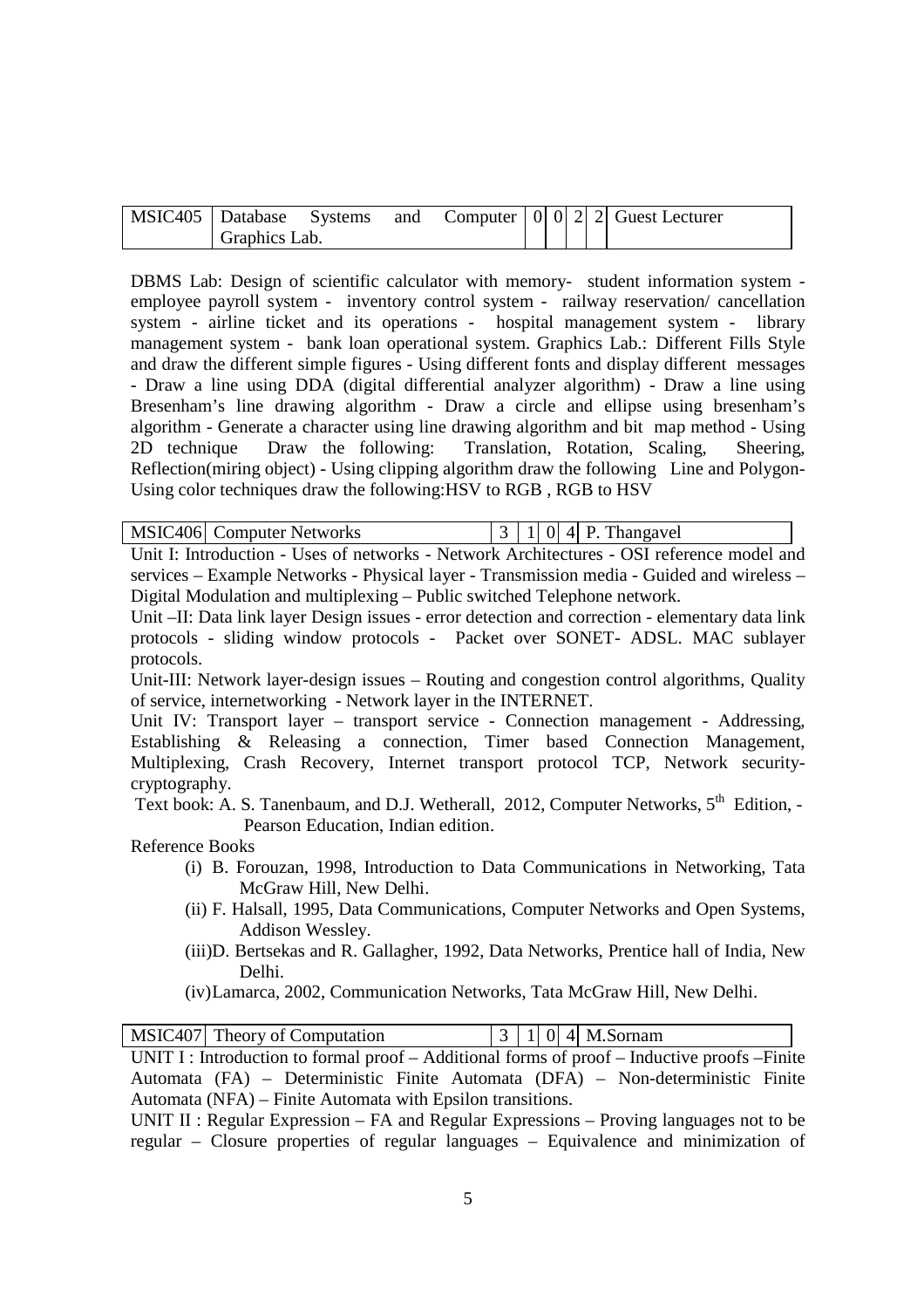#### Automata.

UNIT III : Context-Free Grammar (CFG) – Parse Trees – Ambiguity in grammars and languages – Definition of the Pushdown automata – Languages of a Pushdown Automata – Equivalence of Pushdown automata and CFG– Deterministic Pushdown Automata. UNIT IV : Normal forms for CFG – Pumping Lemma for CFL – Closure Properties of CFL – Turing Machines – Programming Techniques for TM. A language that is not Recursively Enumerable (RE) – An undecidable problem RE – Undecidable problems about Turing Machine – Post's Correspondence Problem – The classes P and NP. TEXT BOOK:

1.Peter Linz, "An Introduction to Formal Languages and Automata", Third Edition ,Narosa, 2005

2. J.E. Hopcroft, R. Motwani and J.D. Ullman, "Introduction to Automata Theory, Languages and Computations", second Edition, Pearson Education, 2007. REFERENCES:

1. H.R. Lewis and C.H. Papadimitriou, "Elements of the theory of Computation", Second Edition, Pearson Education, 2003.

2. Thomas A. Sudkamp," An Introduction to the Theory of Computer Science,

Languages and Machines", Third Edition, Pearson Education, 2007.

3. Raymond Greenlaw an H.James Hoover, " Fundamentals of Theory of

Computation, Principles and Practice", Morgan Kaufmann Publishers, 1998.

4. Micheal Sipser, "Introduction of the Theory and Computation", Thomson Brokecole, 1997.

5. J. Martin, "Introduction to Languages and the Theory of computation" Third Edition, Tata Mc Graw Hill, 2007

| MSIC408 | Digital Image Processing | 4 PL.Chithra<br>$\Omega$ |  |
|---------|--------------------------|--------------------------|--|
|---------|--------------------------|--------------------------|--|

 Unit-I : Introduction – The origin - Fundamental steps components - Image Sampling and Quantization – Some basic relationship between pixels – Linear and nonlinear operations. Image Enhancement in spatial domain – Some Basic Gray level transformation – Histogram processing- Enhancement using Arithmetic Logic operations – Basics of spatial filtering – smoothing – sharpening – Image Enhancement in frequency domain

Unit-II: Color Image processing – color models – pseudo color Image processing – Smoothing – Sharpening – Color transformation - Color segmentation

Unit III: Wavelets – Multiresolution Processing – Image compression models – Lossy compression – Image Compression standards

Unit IV: Image segmentation – Edge Linking – Boundary Detection – Thresholding – Region Based segmentation by morphological watersheds

Text book:

1. R. C. Gonzalez and R. E. Woods , Digital image processing, 3/e , PH, 2007. Reference:

1. Anil K.Jain, Fundamentals of Digital Image Processing, Pearson, 1989.

| MSIC409   Digital Image Processing Lab. |  |  |  |  | $\begin{bmatrix} 0 & 0 & 1 & 1 \end{bmatrix}$ PL.Chithra/G.F. |
|-----------------------------------------|--|--|--|--|---------------------------------------------------------------|
|-----------------------------------------|--|--|--|--|---------------------------------------------------------------|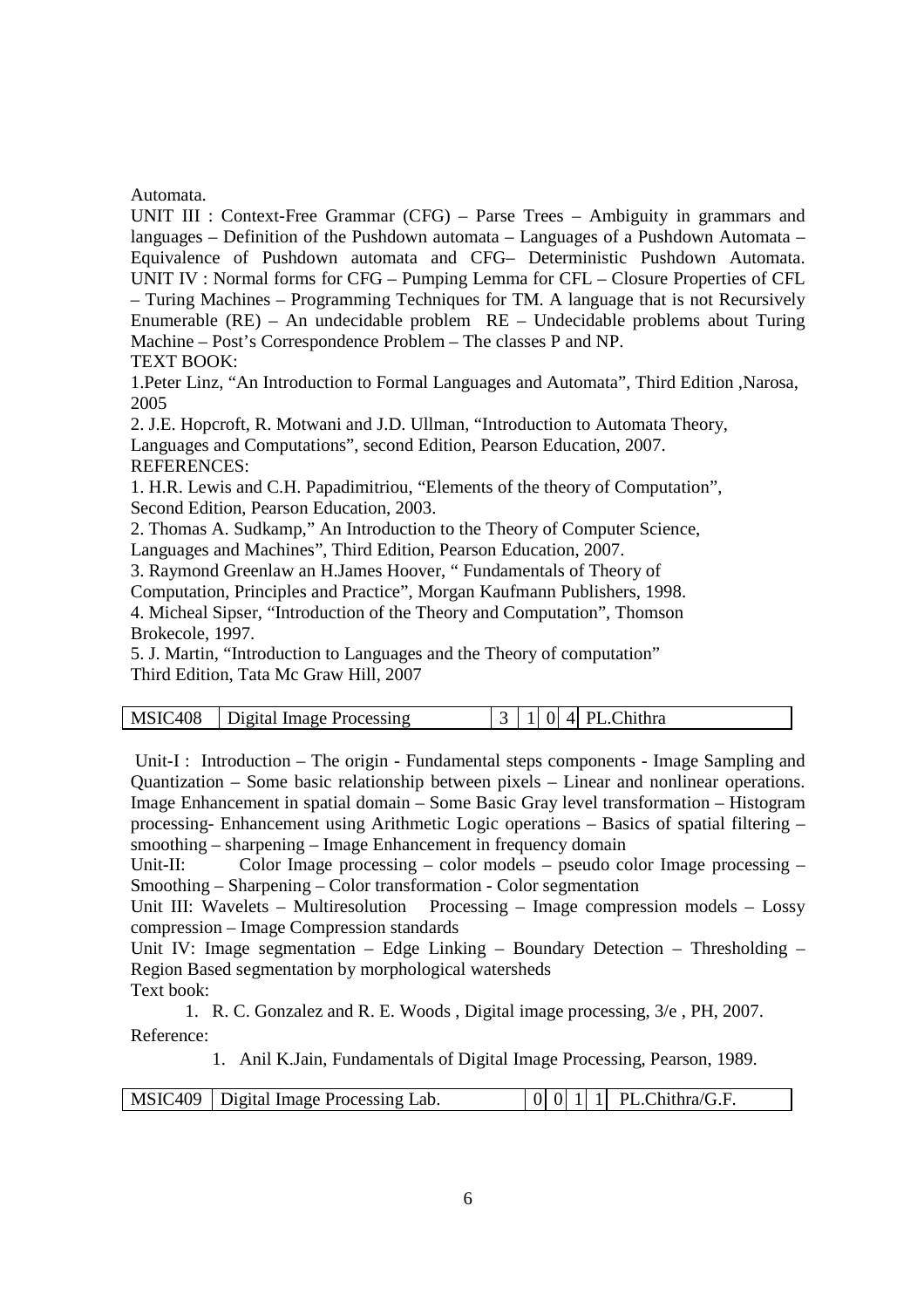Digital Image Processing: Basic image manipulation – reading, writing, quantization, sub sampling - Basic Intensity transformation - Histogram Processing-Filtering in spatial domain-2D FFT and smoothing filters-Image coding using transformations with SPIHT algorithm-Color image Enhancement with spatial sharpening.

| MSIC410 | Mini       | Project | and |  |  |  |
|---------|------------|---------|-----|--|--|--|
|         | Discussion |         |     |  |  |  |

Each student will take a specific problem for the Mini Project and solve it using any one of latest tool and submit a report. Further each student will participate in regular group discussion.

| MSI C411   Soft Computing |  |  | $ 3 1 0 4 $ M. Sornam |
|---------------------------|--|--|-----------------------|

UNIT I: FUZZY SET THEORY : Introduction to Neuro - Fuzzy and Soft Computing - Fuzzy Parameterization - Fuzzy Rules and Fuzzy Sets - Basic Definition and Terminology - Set-theoretic Operations - Member Function Formulation and Reasoning - Extension Principle and Fuzzy Relations - Fuzzy If-Then Rules - Fuzzy Reasoning - Fuzzy Inference Systems - Mamdani Fuzzy Models - Sugeno Fuzzy Models - Tsukamoto Fuzzy Models - Input Space Partitioning and Fuzzy Modeling.

UNIT II: OPTIMIZATION: Derivative-based Optimization - Descent Methods - The Method of Steepest Descent - Classical Newton Method - Step Size Determination - Derivative-free Optimization - Random Search - Downhill Simplex Search.

UNIT III: NEURAL NETWORKS: Supervised Learning Neural Networks - Perceptrons - Adaline - Backpropagation Mutilayer Perceptrons - Radial Basis Function Networks - Unsupervised Learning Neural Networks - Competitive Learning Networks - Kohonen Self-Organizing Networks - Learning Vector Quantization - Hebbian Learning.

UNIT IV: NEURO FUZZY MODELING and GENETIC ALGORITMS: Adaptive Neuro-Fuzzy Inference Systems - Architecture - Hybrid Learning Algorithm - Framework Neuron Functions for Adaptive Networks - Neuro Fuzzy Spectrum, Genetic algorithm, genetic algorithm applications, genetic-fuzzy model.

Text Books

1. Timothy J.Ross, -Fuzzy Logic with Engineering Applications McGraw-Hill, 1997.

2. S. Rajasekaran and G.A.V.Pai, -Neural Networks, Fuzzy Logic and Genetic Algorithms PHI, 2003.

Reference Books

1. Davis E.Goldberg, -Genetic Algorithms: Search, Optimization and Machine Learning Addison Wesley, N.Y., 1989.

2.R.Eberhart, P.Simpson and R.Dobbins, -Computational Intelligence - PC Tools AP Professional, Boston, 1996.

3.J.S.R.Jang, C.T.Sun and E.Mizutani, -Neuro-Fuzzy and Soft Computing PHI, 2004, Pearson Education 2004.

4. S.N.Sivanandam and S.N.Deepa, Principles of Soft Computing, Wiley, 2014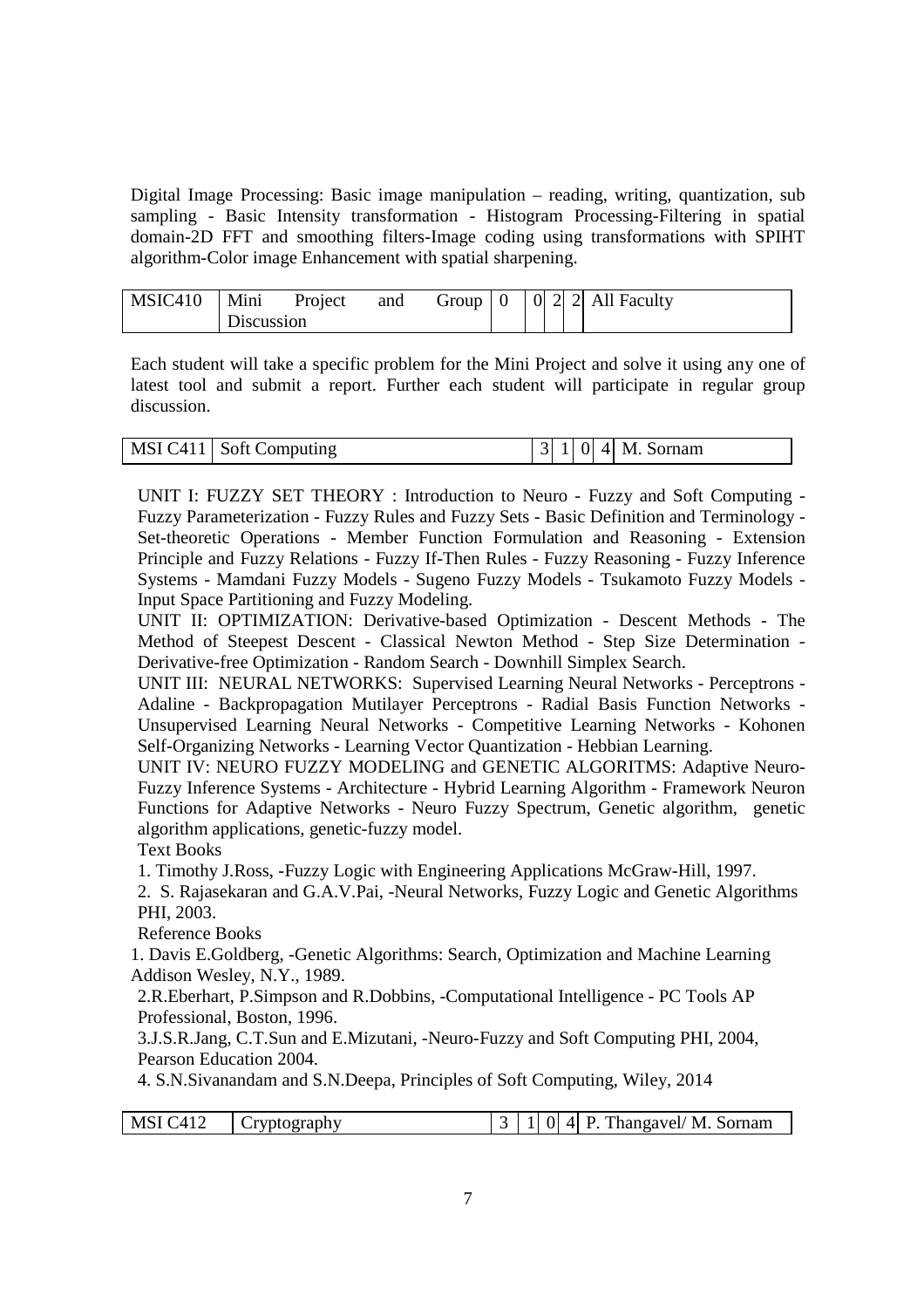Unit I: Conventional Encryption: Classical encryption techniques – Block ciphers and DES  $-$  Polynomial arithmetic  $-$  Finite fields of the form  $GF(2^n)$  - Introduction to AES.

Unit II: Block ciphers – Multiple encryption, triple DES, Various block cipher modes. Random number generation – RC4 - Number Theory: Fermat's and Euler's theorem – Testing for primality - Chinese remainder theorem – Discrete logarithms.

Unit III:– Public key cryptosystems - RSA algorithm - Diff – Hellman key exchange – Elgamal cryptographic system – Elliptic curve arithmetic and cryptography

Unit IV: Hash functions- Hash functions based on cipher block chaining - Secure Hash algorithms (SHA) – SHA-3 - Message authentication requirements – Authentication functions - Message authentication codes (MAC) based on hash functions, and block ciphers – Introduction to Digital signatures, authentication, and key management.

Text books:

- 1. Stallings, W., Cryptography and Network Security Principles and Practice, sixth edition, Pearson Education, 2014.
- 2. Hoffstein J., Pipher J., Silverman J.H., An Introduction to Mathematical Crptography, Springer, 2008.

Reference Books:

- 1. C. Kaufman, R. Perlman, M. Speciner, Network Security- Private Communication in a public world, 2/e, Prentice Hall, 2002.
- 2. M. Welschenbach, Cryptography in C & C++, John Wiley, 2005.
- 3. B. Schneier, Applied Cryptography, 2/e, Wiley, 1996.
- 4. K. N. Gupta , K. N. Agarwala, P. Agarwala, Digital Signature: Network security practices, PHI, 2005.

| $MSIC41-$<br>Data and Analytics<br>B12 |  |  |  | B.Lavanya |
|----------------------------------------|--|--|--|-----------|
|----------------------------------------|--|--|--|-----------|

Unit – I : Basic nomenclature - Analytics process model - Analytics model requirements - Types of data sources – Sampling - types of data elements - Visual Data Exploration and Exploratory Statistical Analysis - Missing Values - Outlier Detection and Treatment - Standardizing Data – Categorization - weights of evidence coding - Variable selection - Segmentation.

Unit –II : Predictive Analytics: Target Definition - Linear Regression - Logistic Regression - Decision Trees - Neural Networks - Support Vector machines - Ensemble Methods - Multiclass Classification Techniques - Evaluating Predictive Models.

Unit – III :Descriptive Analytics: Association Rules - Sequence Rules - Segmentation. Survival Analysis: Survival Analysis Measurements - Parametric Survival Analysis.

Unit – IV : Social Network Analytics: Social Network Definitions - Social Network Metrics - Social Network Learning -Relational Neighbor Classifier - Probabilistic Relational Neighbor Classifier -Relational logistic Regression - Collective Inference. Benchmarking - Data Quality - Software – Privacy - Model Design and Documentation - Corporate Governance. Example applications: Credit Risk Modeling - Fraud Detection - Recommender Systems - Web Analytics.

Text book: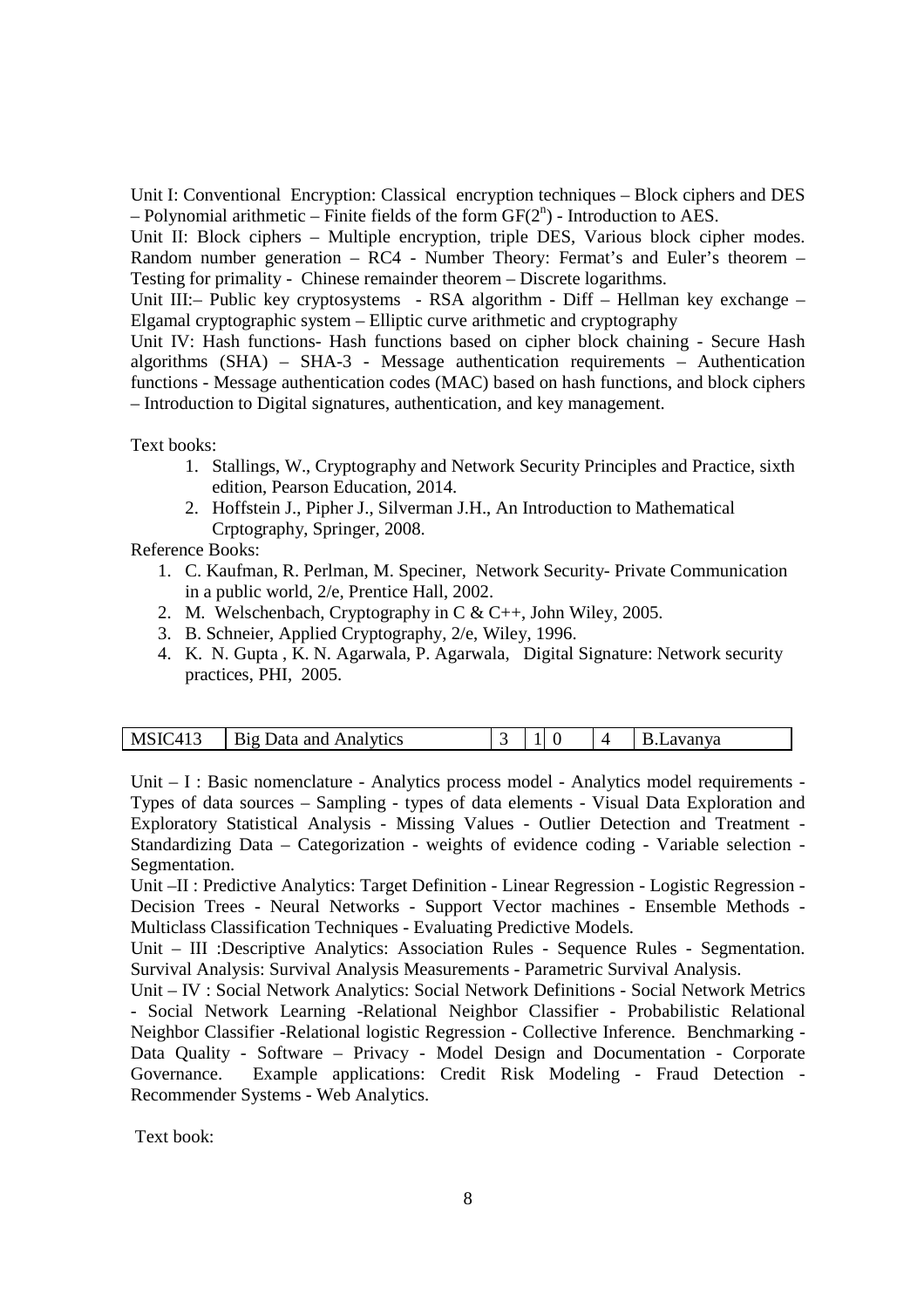Bart Baesens, 2014, Analytics in a Big Data World: The Essential Guide to Data Science and Its applications, Wiley India Private Limited References:

- 1. Michael Minelli, Michele Chambers, 2013, Big Data, Big Analytics: Emerging Business Intelligence and Analytic Trends for Today's Businesses, Wiley CIO
- 2. Stephan Kudyba, 2014, Big Data, Mining and Analytics: Components of Strategic Decision Making, CRC Press.
- 3. Frank J. Ohlhorst, 2013, Big data Analytics: Turning Big Data into Big Money, Wiley and SAS Business Series.
- 4. Foster Provost, Tom Fawcett, 2013, Data Science for Business, SPD.

Each student will do a project work and submit report of their work done.

| MSIE401 |            |  |  |  |  | Programming in Java and Web $2 \mid 1 \mid 4 \mid M.Sornam/G.F.$ |
|---------|------------|--|--|--|--|------------------------------------------------------------------|
|         | Technology |  |  |  |  |                                                                  |

UNIT I : Introduction to java - Features of java - Object Oriented Concept - Lexical Issues - Data Types - Variables - Arrays – Operators - Control Statements. Classes – Objects – Constructors – Overloading method – Access Control – Static and fixed methods – Inner Classes – String Class – Inheritance – Overriding methods -Using super – Abstract class. UNIT II: Packages – Access Protection – Importing Packages – Interfaces-Exception Handling-Throw and Throws-Thread-Synchronization-Messaging- Runnable Interface -

Inter thread Communication – Deadlock - Suspending, Resuming and stopping threads - Multithreading.

UNIT-III: I/O Streams-Applets-String Objects-String Buffer-Char Array-Java Utilities-Code Documentation. Working using AWT Classes – Graphics - AWT Controls-Layout Managers and Menus –Events-Event Handling.

Unit IV: History of the Internet and World Wide Web – HTML 4 protocols – HTTP, SMTP, POP3, MIME, IMAP.- Web Pages - types and issues, tiers; web client and web server, HTML different tags, sections, image & pictures, listings, tables, frame, frameset, form. Dynamic HTML - DHTML, CSS, frames, navigator, Event Model –Form process – Creating Images – Adding shadows – Gradients – Creating Motion with Blur – Data Binding – Simple Data Binding – Moving with a record set – Sorting table data – Binding of an Image and table.- XML – Introduction – DTD- XML DOM – XSLT- Xpath- X forms-Xquery- databases - Java script - variables, operators, conditional statements, array object, date object, string object, front end validation, Event Handling - ASP - web hosting – web services- web server technologies- e-commerce- future of web technology – recent trends and products.

Text books:

- 1. P. Naughton and H. Schildt, Java2 (The Complete Reference), 3/e, TMH,1999.
- 2. K. Arnold and J. Gosling, D. Holmes, The Java Programming Language, 4/e, Addison Wesley Professional, 2005.

3. Dietel, Dietel Nieto, Internet and World Wide Web- how to program, Pearson publishers,  $I<sup>st</sup>$  edition, 2000.

#### Reference Books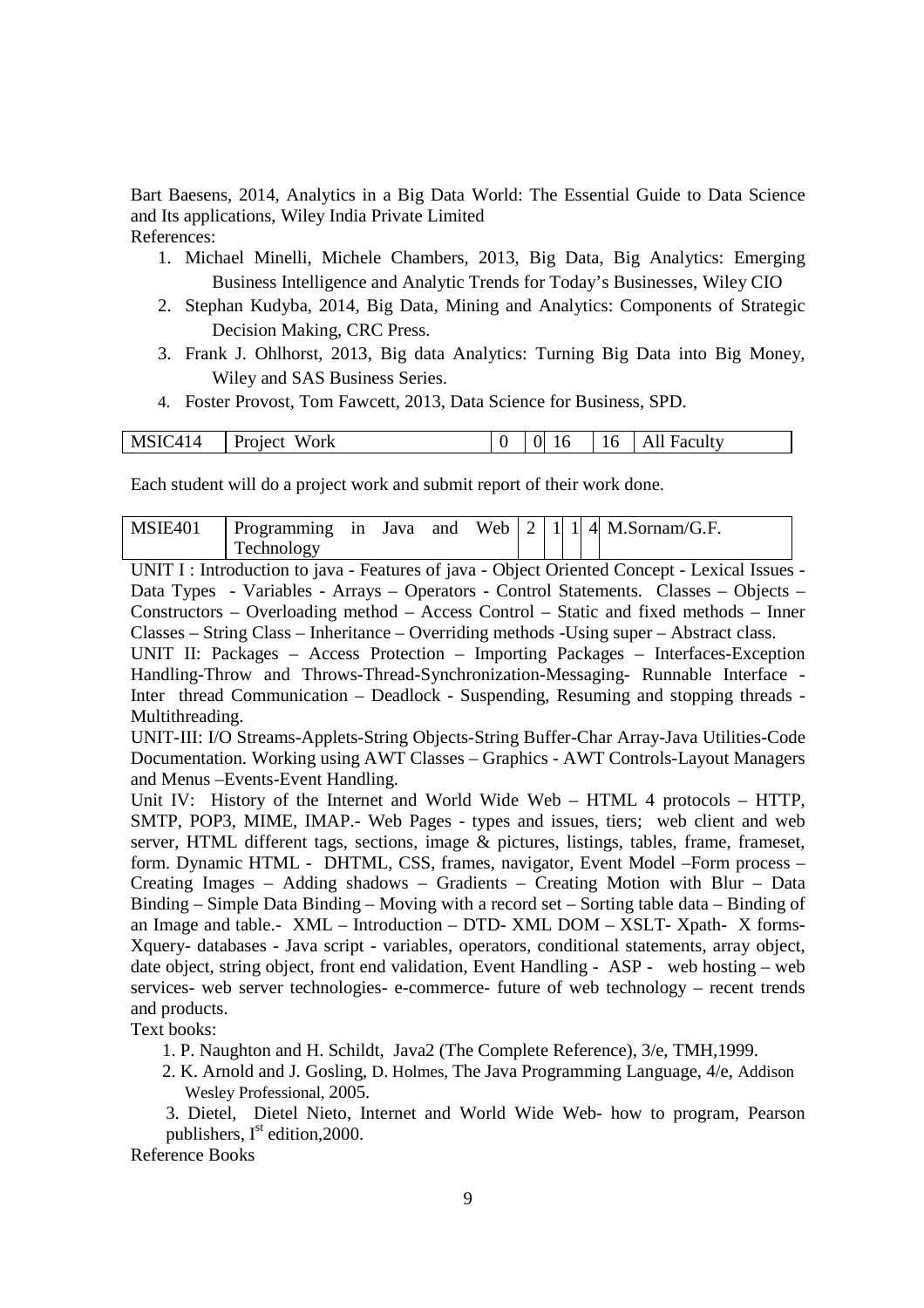- 1. J. Lewis, W. Loftus, Java Software Solutions, Addison-Wesley, 2007
- 2. P. Deitel and H. Deital, Java for programmers, Pearson, 2009
- 3. Horstmann, Core Java Vol. 1 Fundamentals, Eighth Edition, Pearson, 1999.
- 4. Godbole A. S. & Kahate A., Web Technologies, TMH,  $2<sup>nd</sup>$  edition, 2008.

| MSI E402 | Microprocessors and Embedded $\begin{bmatrix} 2 & 0 & 1 & 3 \end{bmatrix}$ S. Gopinathan |  |  |  |
|----------|------------------------------------------------------------------------------------------|--|--|--|
|          | Systems                                                                                  |  |  |  |

Unit I: Introduction to Embedded Systems: Introduction - Standard component of Embedded Systems - Processor, Memory, I/O, Peripherals, Software, Algorithms -Processor types - Microcontrollers, Microprocessors, DSP, FPGA, Memory types - RAM, SRAM, DRAM, DDRAM, EPROM, EEPROM, OTP Peripherals - Parallel and Serial Ports, UART, Timers, Real time clocks, I2C bus, DMA controllers Analogue Interfaces - A-D and D-A conversion, CODECs -Interrupts and Interrupt handling.

Unit II: 8051 Architecture and C51 Assembly Language Programming 8051 Architecture - Oscillator, Clock, Internal memory and RAM, SFRs, Internal ROM, I/O pins and ports - External memory, Counters and Timers, Serial Data I/O, Interrupts, Assembly language instructions, Data operations, logical operations, arithmetic operations, Program control, Configuration and programming of 8051 Ports, Timers and Interrupts -Interfacing 8051 with LEDs, Keypad and 7-Segment Display and programming - Interfacing with LCD and programming - Interfacing with ADC and programming - Serial Data Communication programming. Embedded C: Embedded Software development using C - Porting 8051 Assembly code to C - Cross compilation, Downloading, Testing, Debugging.

Unit III : Design of Embedded Systems - Problem definition, requirements and specifications -Software planning - Hardware design and software design. Mini Project - Flexible timings for the project work - To be done on the hardware kit or else you can design your own hardware on breadboard or GP board. Design challenge would cover most of the concepts learned in the training period.

Text books.

1. Jack Ganssle, The Art of Designing Embedded Systems.

2. David Simon, An Embedded Software Primer, Addison Wesley, 2000

 3. C.M. Krishna and Kang G. Shin, RTS: Real-Time Systems, McGraw-Hill, 1997. Reference books:

1. Mathur ,Introduction to Microprocessor, 4/e, PHI, 2012.

2. D. V. Hall, Microprocessors and Interfacing: Programming and Hardware, 4/e, TMH, 2008.

| MSIE403 Data Mining and Warehousing |  |  |  |  | $ 0 $ 4 B. Lavanya |
|-------------------------------------|--|--|--|--|--------------------|
|-------------------------------------|--|--|--|--|--------------------|

UNIT I: Why preprocessing, Cleaning, Integration, Transformation, Reduction, Discretization, Concept Hierarchy Generation, Data Mining Primitives, Query Language, Graphical User Interfaces, Architectures, Concept Description, Data Generalization, Characterizations, Class Comparisons, Descriptive Statistical Measures.

UNIT II: Association Rule Mining, Single-Dimensional Boolean Association Rules from Transactional Databases, Multi-Level Association Rules from Transaction Databases